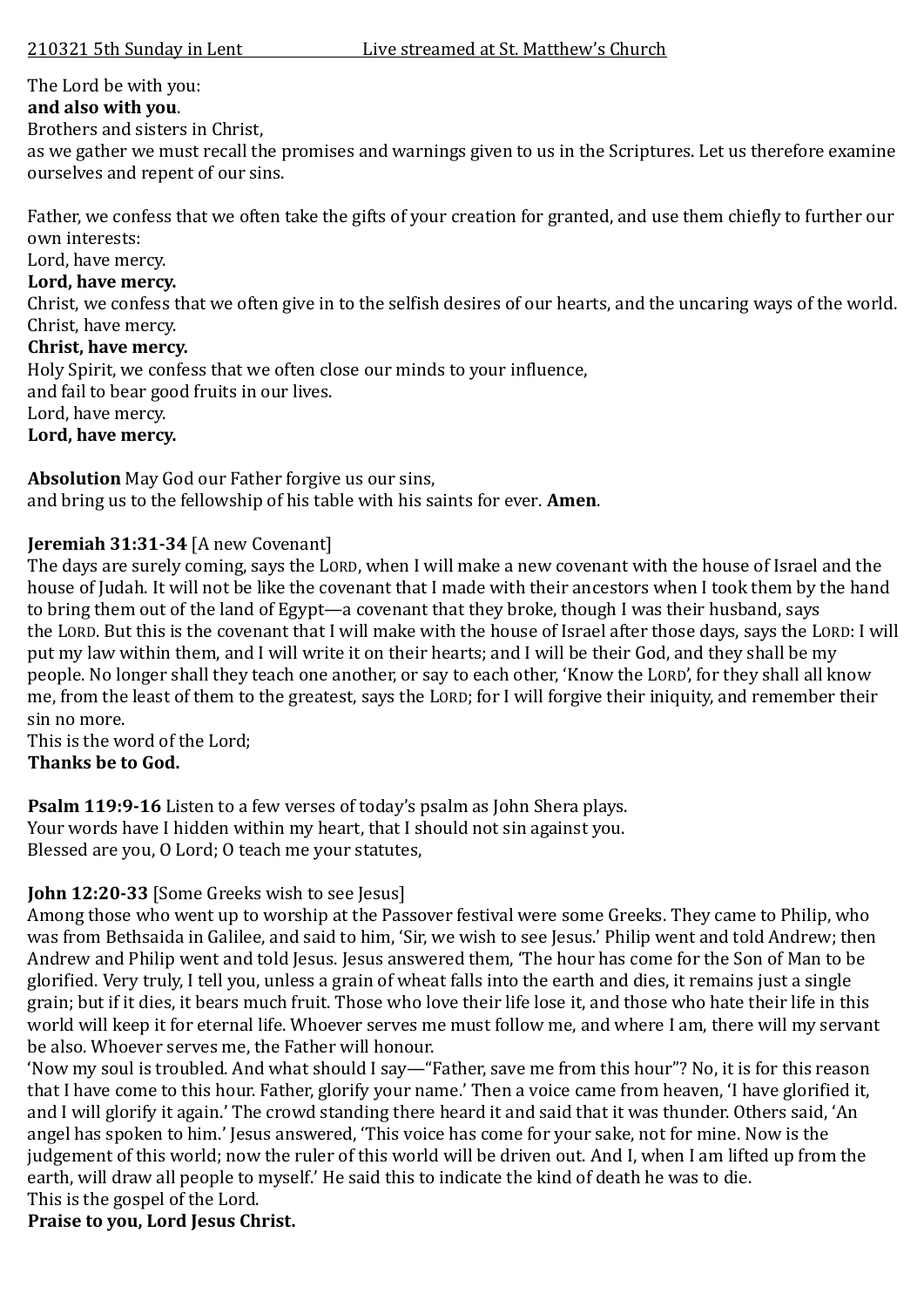#### **Sermon**

May the words of my lips and the meditation of my heart be always acceptable in thy sight, O Lord, our strength and our Redeemer. Amen.

The Flood hadn't destroyed the Israelites, but that was only due to the forgiveness of God. And now, Jeremiah tells us that God was going to try again to make a covenant between the Israelite people and himself. But as a Christian it looks as though that covenant hadn't done the needful either. Why? Because that's the reason God gave for sending his only Son, Jesus to redeem the world. Serious stuff, Covenants! Yet that doesn't really give us a lot of assistance in preparing us for the gospel reading. Because there's no narrative in today's Gospel! It reads like a random collection of one-liners. It looks like a rather forgettable reading. Why was it selected? I think the key is in verse 23 – Jesus says, "The hour has come for the Son of Man to be glorified" Step back and look at the apparently unconnected bits and pieces of our passage again. Four things stand out for me: I call them pointers to Christ's Passion: "Among those were some Greeks". They ask to see Jesus. But they never get to see him. Why not? Why on earth did John put this into his Gospel? To understand this I will quote from another Gospel – that of Matthew 10:5: "Go nowhere among the Gentiles, and enter no town of the Samaritans, but go rather to the lost sheep of the house of Israel". Jesus' preaching was always to the Jews during his lifetime – evangelisation of the Gentiles did not belong to the earthly ministry of Jesus. It's a pointer that Jesus' followers should prepare to very soon extend the Good News of the gospel to all nations. After his crucifixion the imperative of evangelism changed: "Go therefore and make disciples of all nations" (Matt28:19)

We can pick up little signals of what John meant by this apparent non-sequitur: Greeks in this context meant "of non-Jewish birth". The two disciples mentioned – Andrew and Philip – are both Greek names – the only two. They speak as representatives of the Gentile church to which John the writer of the gospel belonged.

Next, we should examine the subject of seeds and sowing. "Unless a grain of wheat falls into the earth and dies, it remains just a single grain; but if it dies, it bears much fruit."

John is showing his theology, his belief that in Jesus' death his message will be spread widely; that Jesus' destiny of a sacrificial death and resurrection will attract followers from everywhere. The same imagery as that of God's promise to Abraham - that his descendants would be as numerous as the grains of sand on the seashore.

Destiny – "What should I say – Father, save me from this hour? No, it is for this reason that I have come to this hour". John shows a Jesus who is totally obedient to his Father. This passage shows Jesus coming to the climax of his destiny, facing his death and resurrection with a determination that is not shown in Matthew's account of Jesus praying for release in the Garden of Gethsemane. I see this as our new Covenant; between God and the world.

Then we get a glimpse of God's Glory: "Father, glorify your name. Then a voice came from heaven: 'I have glorified it, and I will glorify it again'. The crowd standing there heard it, and thought it was thunder." Where have we glimpsed the same interaction between God and his Son before? At the baptism of Jesus – God spoke from heaven – "This is my beloved Son, in whom I am well pleased".

At the Transfiguration on the mountain-top – from the cloud there came a voice "This is my Son, the Beloved, listen to him". Now, just before Jesus' arrest, the same indication comes from God that this man, Jesus, is God's Son, his glory. And John rubs the message in, in case we miss it – "This voice", Jesus says, has come for your sake, not for mine".

So, four things picked out of what might seem like a ho-hum mixum-gatherum of unconnected verses. These verses tell us that after his death and resurrection, the message of Jesus will be for all peoples and nations; that Jesus' death is his destiny; it is part of God's plan;, and that Jesus is facing his destiny resolutely; God's glory is approaching – is very near.

I call these, four pointers to the Passion. They make sense of a lot of Christianity for me. As you prepare to mark the Passion of Christ in Holy Week, think of these pointers – pointers to what was about to happen with the Jesus movement.

It's really quite an important reading after all, isn't it? Amen.

### **The Apostles' Creed**

I believe in God, the Father almighty, creator of heaven and earth. I believe in Jesus Christ, God's only Son, our Lord, who was conceived by the Holy Spirit,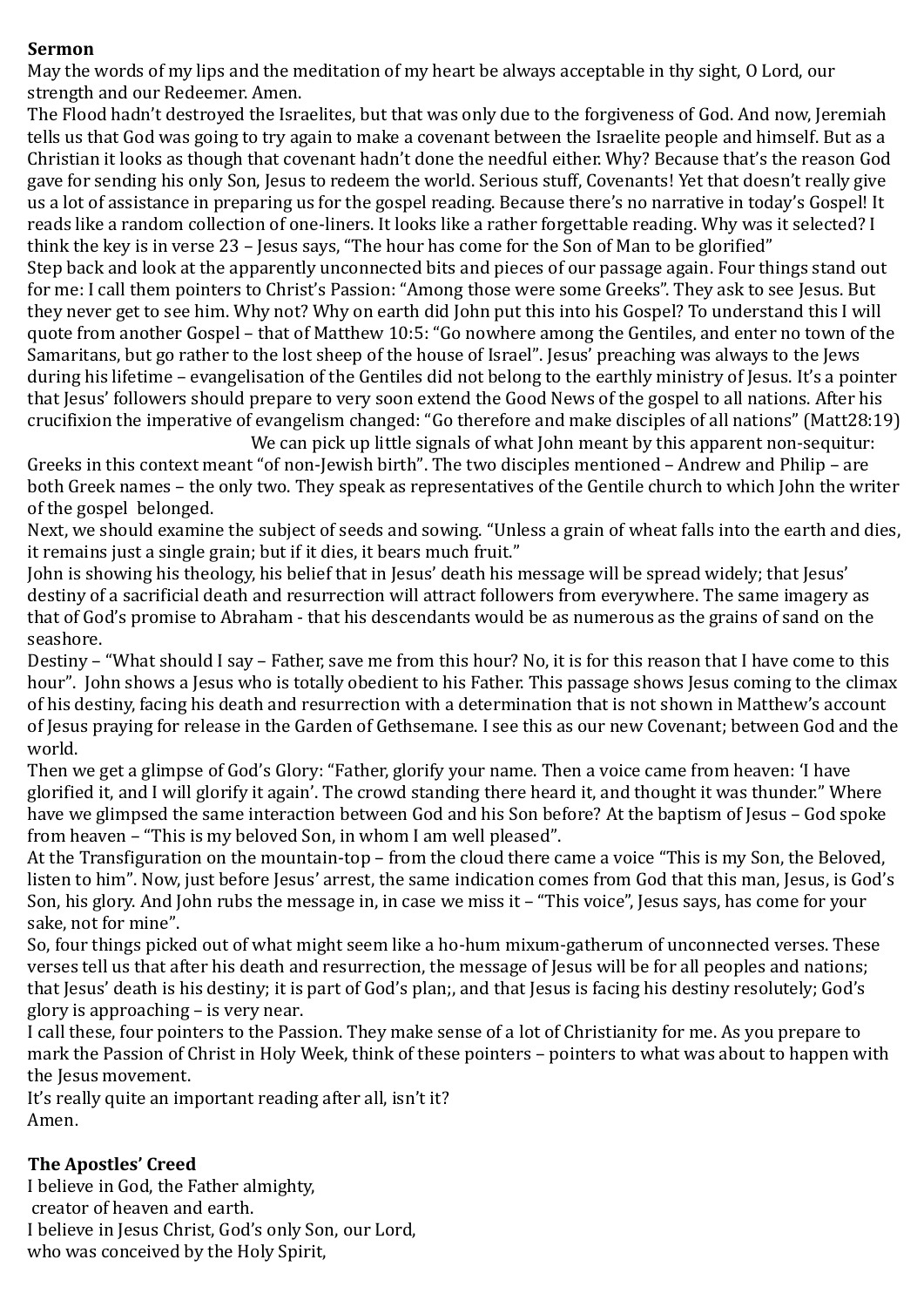born of the Virgin Mary, suffered under Pontius Pilate, was crucified, died and was buried; he descended to the dead. On the third day he rose again; he ascended into heaven, he is seated at the right hand of the Father, and he will come again to judge the living and the dead. I believe in the Holy Spirit, the Holy Catholic Church, the communion of saints, the forgiveness of sins, the resurrection of the body, and the life everlasting. **Amen.** 

### **Intercessions, beginning with the Collect of the fifth Sunday in Lent**

Most merciful God, who by the death and resurrection of your Son Jesus Christ delivered and saved the world; Grant that by faith in him who suffered on the cross, we may triumph in the power of his victory; through Jesus Christ our Lord. **Amen.**

Let us pray that Christ shall be glorified in the Church and in the world. Grant to your servant Church the zeal to bring all people to Christ and to make known his saving sacrifice of himself. Give her power to drive out evil. *Lord, in your mercy … hear our prayer*

Bless all who work to spread the gospel and offer their lives in its service. Guide the seekers after truth, and lead into the right way those who care only for the pleasures of this world and the satisfaction of their own lives. *… hear our prayer*

Make us willing servants of the faith, helping those around us to find their way and be renewed in the power of Christ. By the power of the Cross may all divisions in our community be amended, and all hurts healed. *… hear our prayer*

Have mercy on all who suffer in body, mind or spirit. We ask especially for all who have fallen victim to this COVID pandemic; those for whom life has been darkened by dread of infection and sickness; those who are currently carers of family members; those whose lives have been changed by our current instability. May they hear the divine voice of power and comfort, be relieved from their affliction and find new life after loss. *… hear our prayer*

We pray for those who have died to this world. May they grow into the life of heaven where joy is endless and what has been offered on earth comes to perfect fruition

.*… hear our prayer*

### **The Lord's Prayer**

Our Father, who art in heaven, hallowed be thy name; thy kingdom come, thy will be done on earth as it is in heaven. Give us this day our daily bread. And forgive us our trespasses as we forgive those who trespass against us. And lead us not into temptation, but deliver us from evil. For thine is the kingdom, the power and the glory, for ever and ever, **Amen.**